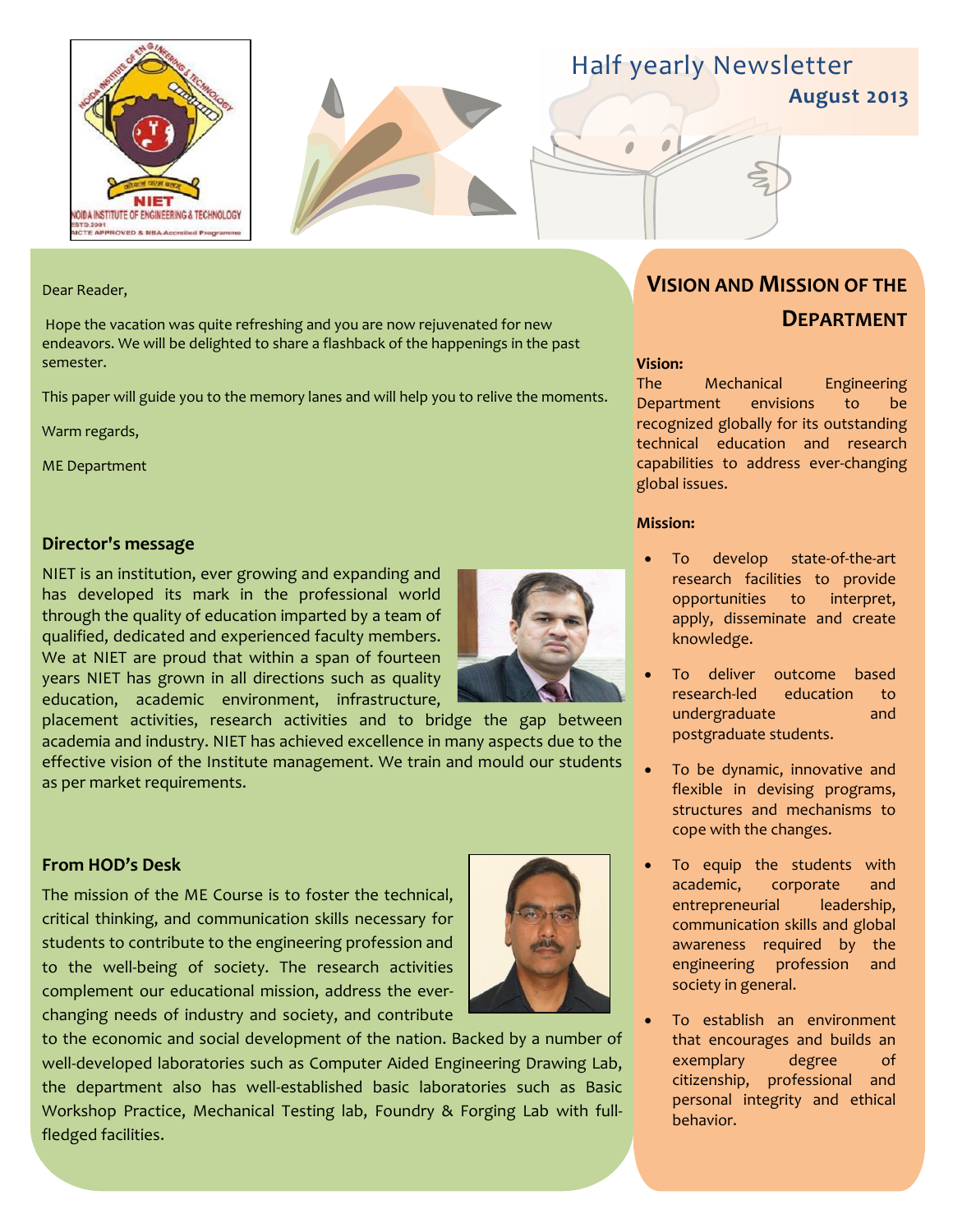# **PYRAMID FINISHING SCHOOL**

Students of Department of Mechanical Engineering attended workshop in the month of March 2013 organized by PFS, NIET, Gr. Noida to tackle the inquisitive rounds of placement drives and interviewing panel. Personality development was a part of concern too during the session.

### **SEMINARS**

Mechanical Engineering Department organized seminar in accordance with DENSO India in the month of May 2013 for familiarizing the students with the industrial environment, focusing on production line and quality control.

In another event, Indian Army was invited for a motivational seminar for the students aspiring career in Indian defence forces.

### **TECHNO-CULTURAL EVENTS**

Students of Department of Mechanical Engineering, NIET, organized and participated in various techno-cultural events held at various institutes including NIET. Some of the highlights are:

- *Alankriti'13* organized at Army Institute of Management & Technology (June 2013)
- *Nadan Parinde'13* organized by UPTU Khabar (April 2013)
- *Faction'13* organized by NIET (February 2013)
- *Sankalp'13* organized by G.L. Bajaj (March 2013)
- *Blitzkreig'13* organized by GNIT Group of Institutions (March 2013)

#### **INDUSTRIAL VISIT**

Department of Mechanical Engineering, NIET organized industrial visits to various manufacturing hubs for enhancing their knowledge base regarding industrial environment. Following industries were taken into consideration:

- Dev Priya Industries, Meerut (February 2013)
- Anand Allied Industries (January 2013)

## **PLACEMENT DRIVES**

From the past placement season form the month of March to June 2013 we have placements in various Organizations and Firms which gave wings to the dreams of the students and fly above the clouds to the seventh heaven.

- Trenchless Toolbox Pvt. Ltd.
- **TCS**
- Tega Industries
- ISMT Ltd.
- Marcuros Water Treatment Pvt. Ltd.
- Iyogi Technical Services
- Casio Computers Ltd., Japan
- Motherson Moulds & Die Casting Ltd.













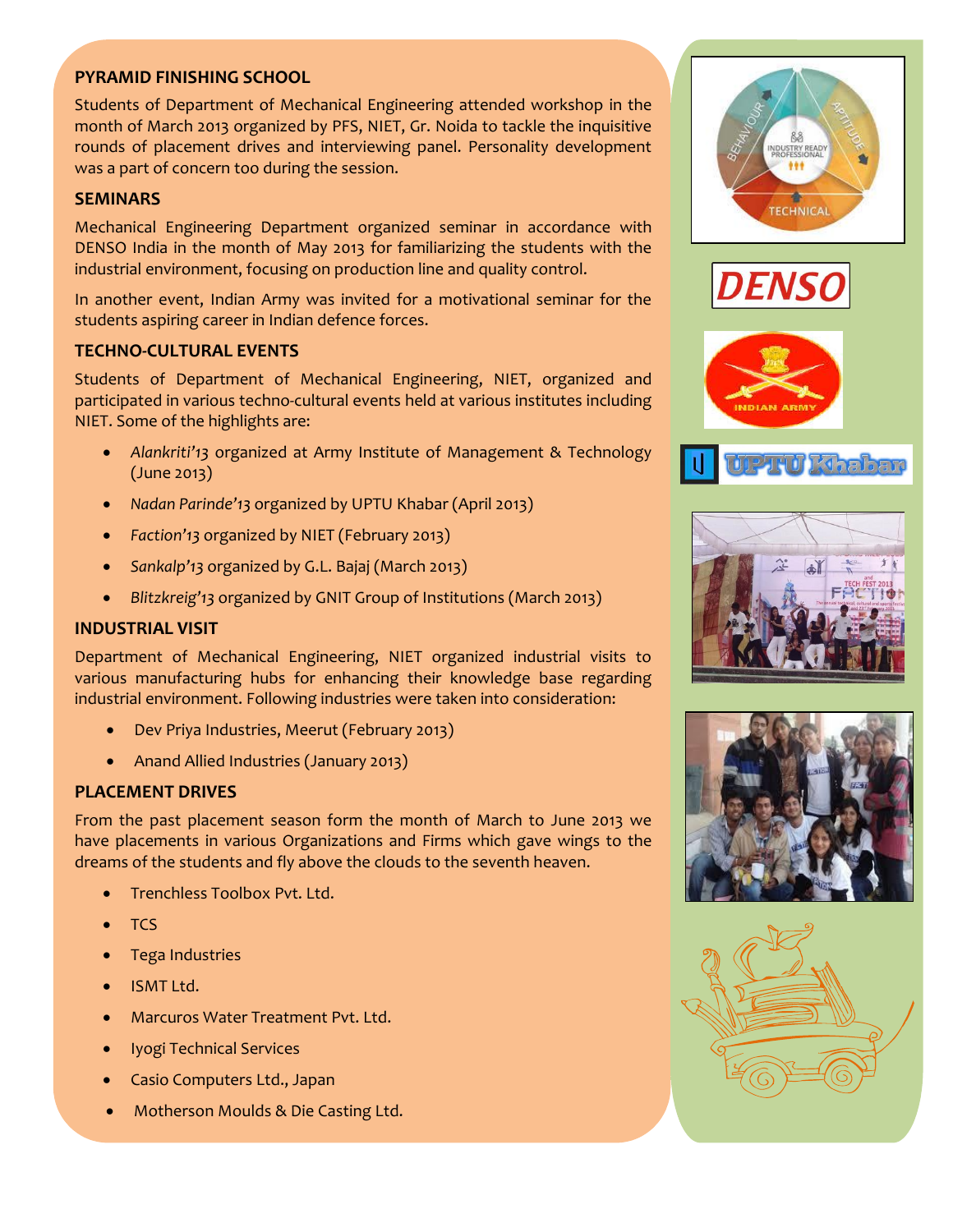# **CONFERENCES & JOURNALS**

Various research papers were published in national and international journals by students and faculties of Department of Mechanical Engineering, NIET, Gr. Noida. They also attended various prestigious conferences during the period of January to July 2013. Some of the titles are:

- Prateek Gupta, Sudhir Kumar, Ajay Kumar, "State of Art : Joining of Microwave Processed Materials"
- G. Bhati, Sudhir Kumar, Ajay Chaudhary, "Selection Of Best Coating Material Composition Used In Expanded Polystyrene Assisted Investment Casting Process By Using Fuzzy-AHP"
- Naveen Kumar, H. S. Pali, "Kusum Oil As A Potential Fuel For CI Engine"
- Neeraj Kumar Sharma, SN Pandit, Rahul Vaish, Vivek Srivastav, "Effective Young's Modulus Of Ni-Al<sub>2</sub>O<sub>3</sub> Composite With Particulate And Interpenetrating Phase Structure: A Multiscale Analysis Using Object Oriented FEM"
- Vivek Singh, Snadeeep Chauhan, HS Pali, "Stress Analysis Of Spur Gear Tooth Using Solidworks And Stress Reduction By Stress Relief Hole"
- Shailesh Singh, Shashi Prakash Dwivedi, HS Pali "Wear Characterization Of Al 6082/Sic Composite Produced By Mechanical Stir Casting Process"
- Samar Sultan, Dhirendra Verma, Kapil Kumar, "Fabrication And Characterization Of Nano Sic Reinforced A17075 Matrix Composite"
- HS Pali, C. Mishra, A Vanaya, Siddhartha, N Kumar, "Sal Seed Oil: A Potential Feedback For Biodiesel Production"
- Shailesh Singh, SP Dwivedi, HS Pali, "Effect Of Heat Treatment On Mechanical Properties And Wear Behavior Of C385 Sic Metal Matrix Composite"
- Ashish Srivastava, Ajay Kumar, "An Optimization Technique To Solve The Inverse Kinematic Of Robot Manipulator"
- Dheeraj Singh, Gaurav Verma, Ashish Srivastava, "Innovative Design Of Multi-Jaw Wrench And Its Analysis"
- Vikas Kumar Singla, Sudhir Kumar, Rajesha S, Radha Raman Mishra, "Manufacturing And Drilling Analysis Of Foamed Carbon Fiber Composite"
- Girendra Bhati, Sudhir Kumar, Ajay Kumar, Daizy Rajput, "Optimisation Of Coating Materials Used On Expandable Polystyrene Pattern In Investment Casting Process"